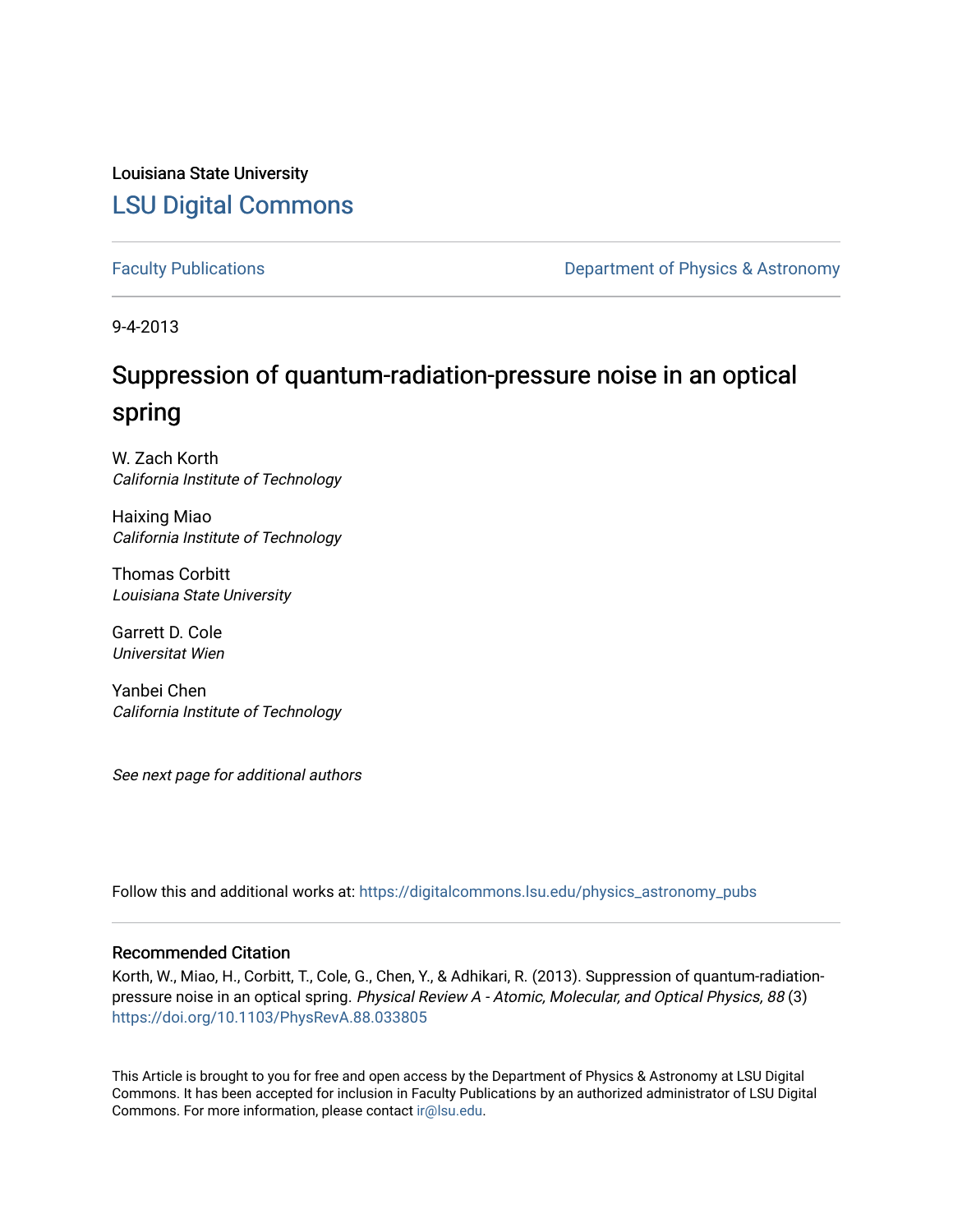# Authors

W. Zach Korth, Haixing Miao, Thomas Corbitt, Garrett D. Cole, Yanbei Chen, and Rana X. Adhikari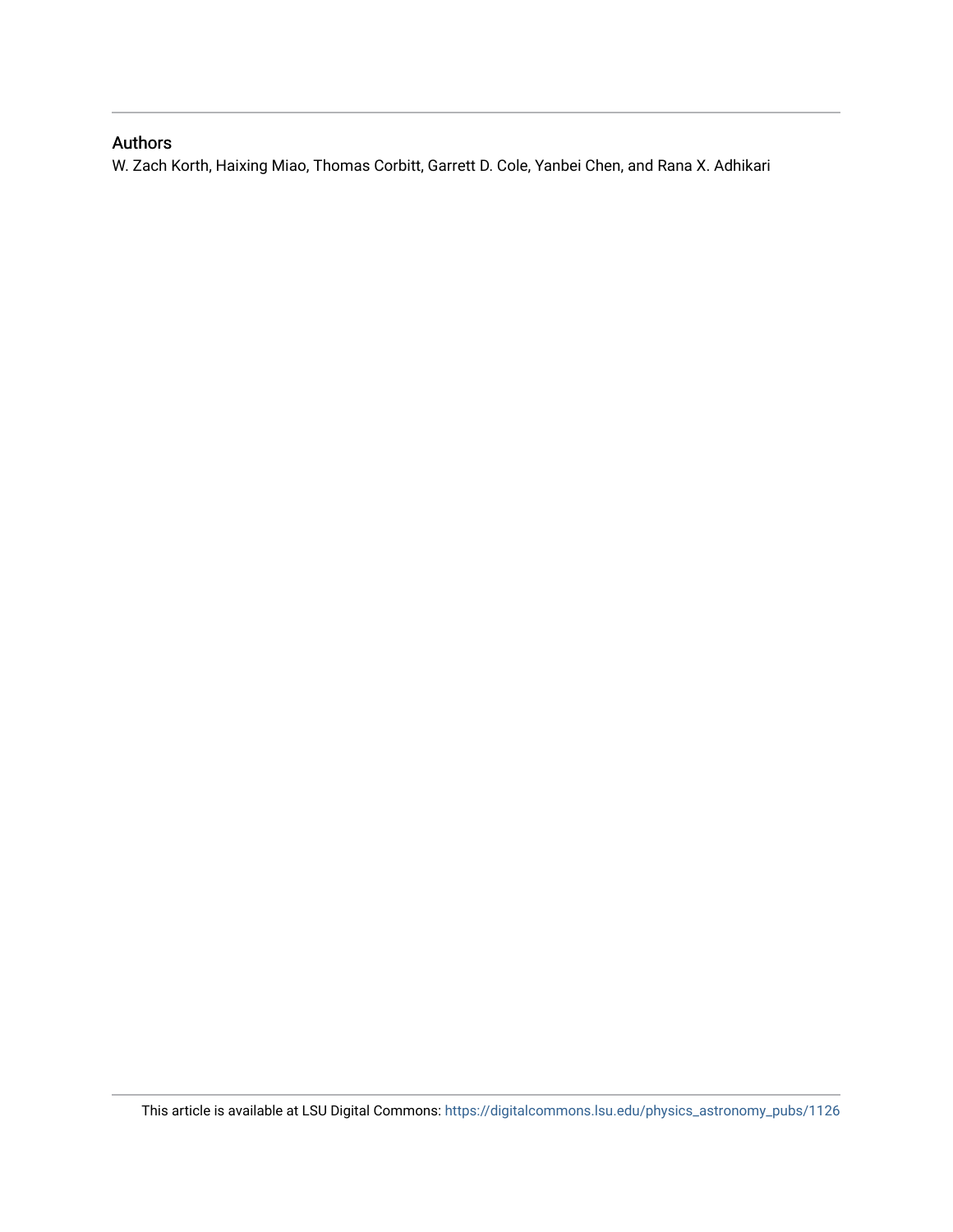# **Suppression of quantum-radiation-pressure noise in an optical spring**

W. Zach Korth,<sup>1</sup> Haixing Miao,<sup>1,2</sup> Thomas Corbitt,<sup>3</sup> Garrett D. Cole,<sup>4</sup> Yanbei Chen,<sup>2</sup> and Rana X. Adhikari<sup>1</sup>

<sup>1</sup>*LIGO Laboratory, California Institute of Technology, Pasadena, California 91125, USA*

<sup>2</sup>*Theoretical Astrophysics 350-17, California Institute of Technology, Pasadena, California 91125, USA*

<sup>3</sup>*Department of Physics & Astronomy, Louisiana State University, Baton Rouge, Louisiana 70803, USA*

<sup>4</sup>*Vienna Center for Quantum Science and Technology (VCQ), Faculty of Physics, University of Vienna, A-1090 Vienna, Austria*

(Received 3 February 2013; revised manuscript received 30 July 2013; published 4 September 2013)

Recent advances in micro- and nanofabrication techniques have led to corresponding improvement in the performance of optomechanical systems, which provide a promising avenue towards quantum-limited metrology and the study of quantum behavior in macroscopic mechanical objects. One major impediment to reaching the quantum regime is thermal excitation, which can be overcome for a sufficiently high mechanical quality factor *Q*. Here, we propose a method for increasing the effective *Q* of a mechanical resonator by stiffening it via the optical spring effect exhibited by linear optomechanical systems and show how the associated quantum-radiation-pressure noise can be evaded by sensing and feedback control. In a parameter regime that is attainable with current technology, this method allows for realistic quantum cavity optomechanics in a frequency band well below that which has been realized thus far.

DOI: [10.1103/PhysRevA.88.033805](http://dx.doi.org/10.1103/PhysRevA.88.033805) PACS number(s): 42*.*50*.*Lc, 03*.*65*.*Ta, 07*.*10*.*Cm, 42*.*50*.*Dv

### **I. INTRODUCTION**

Catalyzed by vast improvements in micro- and nanofabrication processes, the field of cavity optomechanics has seen a recent boom in interest  $[1-3]$ . In addition to providing a means for quantum-limited force measurements [\[4\]](#page-10-0), e.g., in gravitational-wave detection [\[5\]](#page-10-0) and scanning probe microscopy, optomechanical devices can also be used to probe the quantum behavior of mechanical systems. Recently, several experiments have demonstrated the cooling of a resonator down to its quantum ground state via cryogenics or optomechanical interaction [\[6–8\]](#page-10-0). In addition, more than one group [\[9,10\]](#page-10-0) has demonstrated the so-called optomechanically induced transparency effect, an analog of the electromagnetically induced transparency [\[11,12\]](#page-10-0) effect observed in atomic systems. This effect can be used to make narrow-band quantum filters, e.g., to effect the frequency-dependent phase rotation of squeezed light injected to enhance the sensitivity of quantum noise-limited interferometric gravitational wave detectors [\[13,14\]](#page-11-0). This also opens up the possibility for the processing and storing of nonclassical states of light through coherent transfer of quantum states between light and a mechanical oscillator, a technique that would find much use in the emergent field of quantum information processing.

The ubiquitous bath of thermal energy presents a major obstacle to these efforts, randomly exciting a system and masking its underlying quantum nature. A characteristic figure of merit for quantifying this thermal decoherence effect is given by the ratio of the thermal occupation number  $\bar{n}_{\text{th}}$  and the mechanical quality factor *Q*:

$$
\frac{\bar{n}_{\text{th}}}{Q} = \frac{k_B T}{\hbar \omega_m Q} \propto (Qf)^{-1},\tag{1}
$$

where  $k_B$  is the Boltzmann's constant and  $f = \omega_m/2\pi$  is the mechanical frequency. When this ratio becomes *<*1, the oscillator quantum state will survive longer than one oscillation period before the thermal effect destroys it.

As is apparent from Eq.  $(1)$ , the quantum-state lifetime is ultimately limited by the product of the quality factor *Q* and mechanical frequency  $f$ . A significant body of research has focused on increasing this "*Qf* product" for a wide range of mechanical systems. If *Q* were truly a frequency-independent quantity—as in the "structural damping" model as described by Saulson [\[15\]](#page-11-0)—then moving to higher eigenfrequencies would lead to an immediate improvement. In the opposite direction, there are many experiments that would benefit from the use of low-frequency (sub-kHz) resonators. A number of bulk structures have been found to exhibit extremely high *Q* values in this frequency range [\[16,17\]](#page-11-0); unfortunately, such systems tend to have relatively large (gram- to kilogramscale) effective masses, making them unsuitable for typical optomechanics experiments. The realization of submicrogram effective masses requires the use of nanofabricated resonators. In practice, excess damping from surface effects [\[18\]](#page-11-0), phonon tunneling loss [\[19\]](#page-11-0), or intrinsic mechanisms such as thermoelastic [\[20\]](#page-11-0) and Akhiezer [\[21\]](#page-11-0) damping limits the achievable *Q* and thus the *Qf* product in these devices. In addition, we add the further requirement that the desired system exhibit excellent optical quality (i.e., high reflectivity owing to low scatter loss and absorption), which limits the resonator options considerably, especially in light of the fact that typical dielectric materials used to create multilayer optical coatings  $(e.g., SiO<sub>2</sub>/Ta<sub>2</sub>O<sub>5</sub>)$  exhibit low mechanical quality factors [\[22\]](#page-11-0). Here, we propose a method for using the optical spring effect in linear optomechanical devices [\[23–28\]](#page-11-0) to increase the effective *Q* of a given mechanical resonator, while simultaneously suppressing the quantum-radiation-pressure noise that would normally be imparted by the optical fields. This technique should facilitate the creation of an oscillator with a *Qf* product considerably higher than those available today, enabling useful applications in quantum metrology and also creation of longlived quantum states at lower frequencies than were previously practical.

The concept in this paper makes use of the fact that when a strong optical spring is linearly coupled to a mechanical resonator, the resonator's Hamiltonian becomes augmented or even dominated by contributions from the radiation pressure forces of the optical fields. In this way, the bare resonator's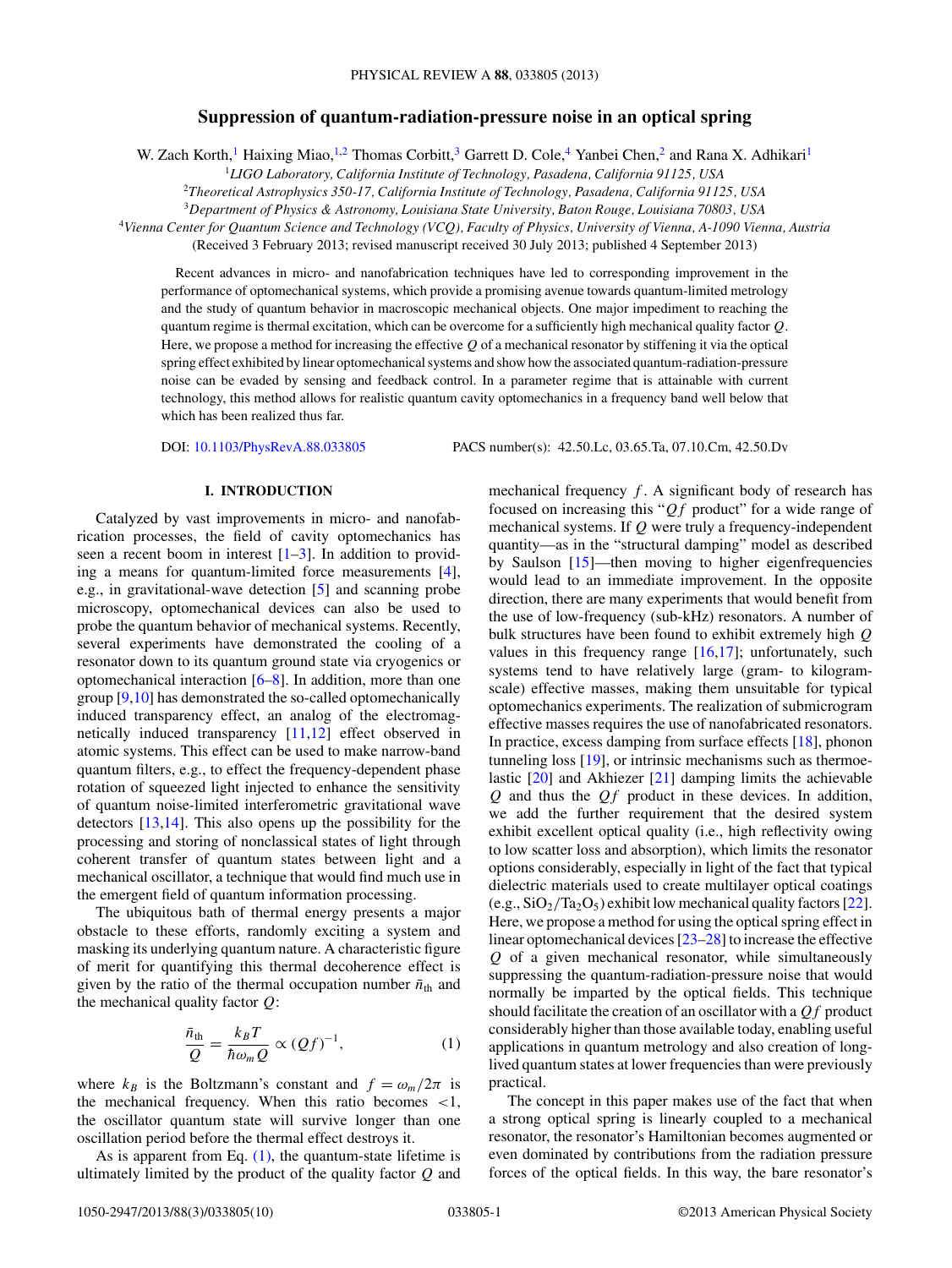<span id="page-3-0"></span>thermal noise is "diluted" by the ratio of the intrinsic elastic energy to that stored in the optical field [\[27\]](#page-11-0). Typically, the modification of a resonator's dynamics via linear coupling is accompanied by excess noise from quantum back-action: the quantum fluctuations of the radiation pressure, in our case. This has been identified as a serious issue in the strong-dilution regime by Chang *et al.* [\[29\]](#page-11-0) and Ni *et al.* [\[30\]](#page-11-0), who instead propose to achieve optical dilution by using a nonlinear quadratic optical potential to trap a partially reflective membrane  $[31]$ , which would be immune to linear quantum back-action. The device we propose evades such parasitic quantum back-action by detecting it in the outgoing field and actively feeding back to the system, resulting in a nearly noise-free optical spring. Since this method allows for straightforward coupling of the diluted mechanical resonator to an external optical system from the reverse side of the resonator, it can be used as a "black-box" effective mechanical resonator of exceptionally high quality.

While superficially similar to another intensity feedback scheme described by Buchler *et al.* [\[32\]](#page-11-0), the technique described here differs in at least two important ways. For one, the critical coupling of the optical cavity employed in that previous work ensures that only half of the fluctuations responsible for the radiation pressure noise are measured (leading to a maximal ideal suppression factor of 2), while in our case all fluctuations are measured, leading to an unbounded suppression factor in the ideal case. More fundamentally, their technique is not applicable to a detuned optical cavity and is, therefore, unsuitable for use with an optical spring.

# **II. OPTICAL SPRING**

The canonical optomechanical system is shown in the dashed box in Fig. 1. In such a system, the "optical spring" effect arises from dynamical back-action of the optical cavity field on the mechanical oscillator forming one cavity boundary. The mechanical oscillator displacement  $\hat{x}$  is coupled to the cavity field  $\hat{a}$  via radiation pressure, as described by the following interaction Hamiltonian [\[33\]](#page-11-0):

$$
\hat{\mathcal{H}}_{int} = \hbar G_0 \hat{x} (\bar{a}^* \hat{a} + \bar{a} \hat{a}^\dagger) \equiv -\hat{x} \hat{F}_{rad}.
$$
 (2)



FIG. 1. (Color online) Simplified experimental layout, with the canonical optomechanical system shown within the dashed box. Input vacuum fluctuations drive the cavity mode, which in turn exerts radiation pressure forces on the mechanical resonator forming the cavity boundary. The output mode of the cavity is sensed with a photodetector, and—in the relevant parameter regime—the measured power contains the radiation pressure fluctuations that drive the resonator with minimal sensitivity to the resonator position. This signal can therefore be used as an error signal for feeding back to the laser amplitude to suppress the radiation pressure noise on the resonator.

The coupling constant is  $G_0 = \omega_c/L$ ,  $\bar{a}$  is the classical mean amplitude of  $\hat{a}$  due to coherent driving of an external laser,  $\omega_c$ is the cavity resonant frequency, and *L* is the cavity length. When the frequency of the external laser  $\omega_0$  that drives the cavity field is detuned from  $\omega_c$ ,  $\hat{F}_{rad}$  depends on the oscillator displacement, creating a mechanical response that mimics a spring. More specifically,  $\hat{F}_{rad}$  in the frequency domain can be written as (see the Appendix for a more detailed derivation)

$$
\hat{F}_{\text{rad}}(\omega) = -K_{\text{os}}(\omega)\hat{x}(\omega) + \hat{F}_{\text{noise}}(\omega),\tag{3}
$$

where the optical spring coefficient  $K_{\text{os}}$  is approximately given by

$$
K_{\text{os}} \approx -\frac{2\hbar G_0^2 |\bar{a}|^2 \Delta}{\Delta^2 + \gamma^2} - \frac{4i\hbar G_0^2 |\bar{a}|^2 \gamma \Delta \omega}{(\Delta^2 + \gamma^2)^2}
$$
  

$$
\equiv m\omega_{\text{os}}^2 - i m \Gamma_{\text{os}} \omega,
$$
 (4)

with the cavity detuning  $\Delta \equiv \omega_c - \omega_0$  and  $\gamma$  being the cavity bandwidth. Here, the approximation is taken for the case of large detuning and cavity bandwidth, which we show to be the relevant parameter regime for realization of this idea. In addition, we have introduced the optical spring frequency  $\omega_{\rm os}$  and the optical damping  $\Gamma_{\rm os}$ . As we can see, when the detuning is negative, i.e.,  $\Delta < 0$ , the optical rigidity is real and positive, and the optical damping is negative  $\Gamma_{\rm os}$  (heating), and vice versa. By introducing an additional driving field with a different detuning frequency, one can create the so-called stable double optical spring [\[26\]](#page-11-0), which exhibits both positive rigidity and positive damping (we elaborate on this issue later). The optical spring modifies the mechanical susceptibility *χ*<sub>0</sub>(*ω*), defined through *χ*<sub>0</sub>(*ω*)  $\equiv \hat{x}$ (*ω*)/ $\hat{F}$ (*ω*), from its original value  $\chi_0^{-1}(\omega) = -m(\omega^2 + i\gamma_m\omega - \omega_m^2)$  to an effective one:

$$
\chi_{\text{eff}}^{-1}(\omega) = -m\big[\omega^2 + i(\gamma_m + \Gamma_{\text{os}})\omega - \big(\omega_m^2 + \omega_{\text{os}}^2\big)\big].\tag{5}
$$

For a strong optical spring  $\omega_{\text{os}} \gg \omega_m$ , we can significantly stiffen the mechanical oscillator with the restoring energy from the optical field.

One immediate issue with this approach comes from the quantum-radiation-pressure noise  $\hat{F}_{noise}(\omega)$  in Eq. (3), which arises from quantum fluctuation of the optical field,

$$
\hat{F}_{\text{noise}}(\omega) \equiv \frac{2\hbar G_0 |\bar{a}| \sqrt{\gamma}}{\sqrt{\gamma^2 + \Delta^2}} \times \left[ \frac{(\gamma^2 + \Delta^2 - i \gamma \omega) \hat{v}_1 + i \Delta \omega \hat{v}_2}{(\omega - \Delta + i \gamma)(\omega + \Delta + i \gamma)} \right], \quad (6)
$$

where  $\hat{v}_1 \equiv (\hat{a}_{in} + \hat{a}_{in}^{\dagger})/\sqrt{2}$  and  $\hat{v}_2 \equiv (\hat{a}_{in} - \hat{a}_{in}^{\dagger})/\sqrt{2}i$  are the amplitude and phase quadratures of the input optical field. This additional noise term will increase the effective temperature of the thermal bath and drive the mechanical oscillator away from the quantum regime, as pointed out by Chang *et al.* [\[29\]](#page-11-0). In the large bandwidth and detuning regime, this reduces to

$$
\hat{F}_{\text{noise}}(\omega) \approx -\frac{2\hbar G_0 |\bar{a}| \sqrt{\gamma}}{\sqrt{\gamma^2 + \Delta^2}} \hat{v}_1(\omega),\tag{7}
$$

indicating that the radiation pressure noise is dominated by fluctuations in the amplitude quadrature of the input field. The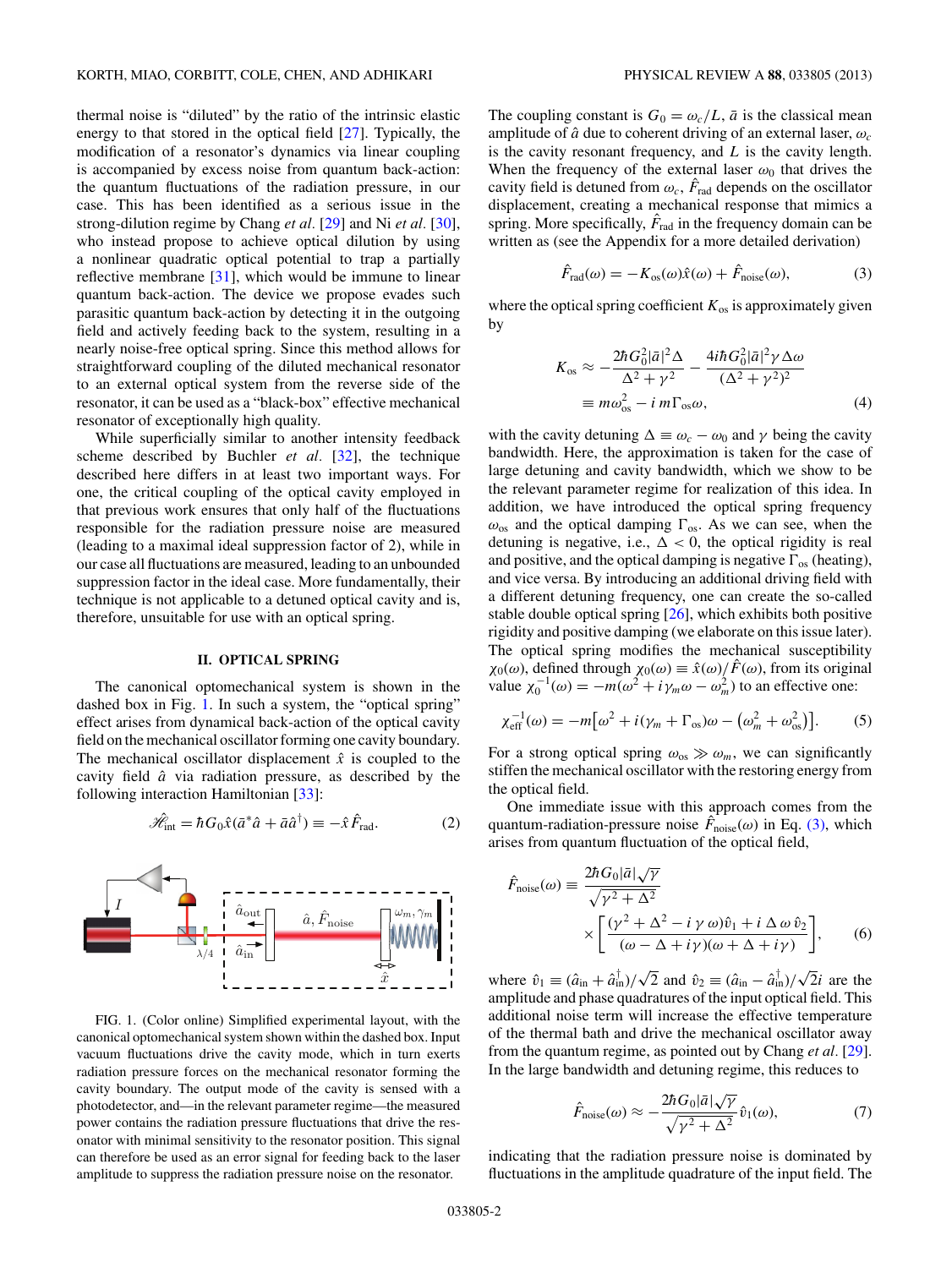<span id="page-4-0"></span>strength of this noise can be quantified by its spectral density:

$$
S_F(\omega) \approx \frac{4\hbar^2 G_0^2 |\bar{a}|^2 \gamma}{\gamma^2 + \Delta^2}.
$$
 (8)

From the above expression and Eq. [\(4\),](#page-3-0) we learn that the optical rigidity (real part of  $K_{\text{os}}$ ) scales with the optomechanical coupling strength in the same way as the radiation pressure noise:

$$
K_{\rm os}, S_F \propto G_0^2 |\bar{a}|^2. \tag{9}
$$

Essentially, this means that an increase in the optical spring frequency is accompanied by an increase in the radiation pressure noise when we scale up the optical power.

# **III. EVADING QUANTUM-RADIATION-PRESSURE NOISE**

To solve the aforementioned issue, we make use of the fact that the output field emerging from the cavity contains information about the quantum-radiation-pressure noise that has been imposed onto the mechanical oscillator. In particular, as we show, for the large bandwidth and detuning limit, the power fluctuations in the output field originate from the same quadrature that is responsible for the radiation pressure noise. The photodetector measures these fluctuations, and by feeding this signal back to the mechanical oscillator with the correct filter, we can therefore evade the quantum-radiationpressure noise and achieve a nearly noiseless optical spring. Note that this does not violate the fundamental principle of quantum measurement—any linear continuous measurement of a dynamical variable that does not commute at different times (nonconservative) is associated with quantum backaction on that variable [\[4\]](#page-10-0); here, we only sense the quantumradiation-pressure noise and have almost no sensitivity to the mechanical displacement, and that is why we can evade such back-action noise.

To elaborate on this idea, we use the standard input-output relation for this system,  $\hat{a}_{out}(\omega) = -\hat{a}_{in}(\omega) + \sqrt{2\gamma} \hat{a}(\omega)$ , and it, for high bandwidth and detuning, gives (refer to the Appendix for more detail)

$$
\hat{a}_{\text{out}}(\omega) \approx -\frac{\Delta + i\gamma}{\Delta - i\gamma} \hat{a}_{\text{in}}(\omega) - \frac{\sqrt{2\gamma} G_0 \bar{a}}{\Delta - i\gamma} \hat{x}(\omega). \tag{10}
$$

Accompanying these input fluctuations is a classical mean amplitude,  $\bar{a}_{in}$ , and we can define a phase reference for the system by setting this field to be real and positive. This field also receives a phase shift upon interaction with the cavity:

$$
\bar{a}_{\text{out}} = -\bar{a}_{\text{in}} + \sqrt{2\gamma}\bar{a} = -\frac{\Delta + i\gamma}{\Delta - i\gamma}\bar{a}_{\text{in}}.\tag{11}
$$

The power fluctuation measured by a photodetector placed at the cavity output reads  $\delta \hat{P} \equiv \bar{a}^*_{out} \hat{a}_{out} + \bar{a}_{out} \hat{a}^{\dagger}_{out}$ . In our stated limit and in the frequency domain, this fluctuating piece is given by

$$
\delta \hat{P}(\omega) = \bar{a}_{\text{out}}^* \hat{a}_{\text{out}}(\omega) + \bar{a}_{\text{out}} \hat{a}_{\text{out}}^\dagger(\omega) \approx \sqrt{2} \bar{a}_{\text{in}} \hat{v}_1(\omega). \tag{12}
$$

Therefore, due to the common phase rotation experienced by the dc and fluctuating components [cf. Eqs. (10) and  $(11)$ ], the output power is still a measure of the amplitude fluctuations of the input field. As shown in Eq. [\(7\),](#page-3-0) it is this quadrature responsible for the radiation pressure back-action on the resonator, and so the noise can be suppressed by feeding this signal back to the amplitude of the pump laser.

# **IV. RESIDUAL RADIATION PRESSURE NOISE**

While strong radiation pressure noise cancellation can be achieved using this technique, a small fraction cannot be canceled owing to two effects: (i) *optical loss* due to imperfection of the cavity and nonunity quantum efficiency in photodetection, which will introduce vacuum noise that is uncorrelated with  $\hat{v}_1$  and  $\hat{v}_2$ ; and (ii) *finite cavity bandwidth and detuning*, which modifies the input-output relation to give residual parasitic sensitivity to the oscillator displacement  $\hat{x}$ , which we have thus far ignored by assuming very large bandwidth and detuning. In actual experimental setups, there is always a certain amount of optical loss, and the bandwidth and detuning are both finite.

By taking these effects into account, we see that the total measured power fluctuation is

$$
\delta \hat{P}(\omega) = \sqrt{2}\bar{a}_{\rm in}\hat{v}_1(\omega) + \delta \hat{P}_\varepsilon(\omega) + \delta \hat{P}_\eta(\omega) + \delta \hat{P}_x(\omega). \tag{13}
$$

Here, the second term,

$$
\delta \hat{P}_{\varepsilon}(\omega) = \frac{2\sqrt{2\gamma\gamma_{\varepsilon}}\bar{a}_{\text{in}}}{\gamma^2 + \Delta^2} (\gamma \hat{v}_{1}^{\prime} - \Delta \hat{v}_{2}^{\prime}), \tag{14}
$$

arises from the vacuum fluctuation  $\hat{v}'_{1,2}$  (uncorrelated with  $\hat{v}_{1,2}$ ) due to optical loss in the cavity, and  $\gamma_{\varepsilon} \equiv c \varepsilon/(4L)$ , with *ε* being the round-trip optical loss in the cavity; the third term,

$$
\delta \hat{P}_{\eta}(\omega) \approx \sqrt{2}\bar{a}_{\rm in}\sqrt{1-\eta}\,\hat{n},\tag{15}
$$

comes from the nonunity quantum efficiency, *η*, of the photodetector (here,  $\hat{n}$  is the vacuum fluctuation associated with this loss port); the last term represents the parasitic position sensitivity,

$$
\delta \hat{P}_x(\omega) = -\frac{2G_0|\bar{a}|^2 \Delta(2\gamma_{\varepsilon} - i\omega)}{\gamma^2 + \Delta^2} \hat{x}(\omega),\tag{16}
$$

which arises both from the intracavity loss and from the firstorder correction to the frequency dependence due to finite bandwidth and detuning, and the associated quantum backaction (radiation pressure) noise reads

$$
\hat{F}_{\delta \hat{P}_x} = -\frac{2\hbar G_0 \sqrt{\gamma} |\bar{a}|}{\sqrt{\gamma^2 + \Delta^2}} \bigg[ \sqrt{\frac{\gamma_{\varepsilon}}{\gamma}} \hat{v}_1' + \frac{i \omega \Delta}{\gamma^2 + \Delta^2} \hat{v}_2 \bigg]. \quad (17)
$$

Using this modified photodetector output, we compute a full, closed-loop noise model of the system (details in the Appendix). In the ideal feedback limit—i.e., for infinite openloop gain—the residual force noise

$$
\hat{F}^{\text{res}}|_{\text{gain}\to\infty} = \frac{2\hbar G_0 \sqrt{\gamma} |\bar{a}|}{\sqrt{\gamma^2 + \Delta^2}} \left\{ \sqrt{\frac{\gamma_{\varepsilon}}{\gamma}} \frac{(\gamma^2 - \Delta^2) \hat{v}_1' + 2\gamma \Delta \hat{v}_2'}{\gamma^2 + \Delta^2} - \sqrt{1 - \eta} \hat{n} - \frac{i \omega \Delta \hat{v}_2}{\gamma^2 + \Delta^2} \right\},\tag{18}
$$

of which the spectral density reads

$$
S_F^{\text{res}} = \frac{4\hbar^2 G_0^2 \gamma |\bar{a}|^2}{\gamma^2 + \Delta^2} \left[ \frac{\gamma_{\varepsilon}}{\gamma} + (1 - \eta) + \frac{\omega^2 \Delta^2}{(\gamma^2 + \Delta^2)^2} \right].
$$
 (19)

By comparison with the thermal force spectrum from a viscous damping model,  $S_F^{\text{th}} = 4m\gamma_m k_B T$ , we can assign an effective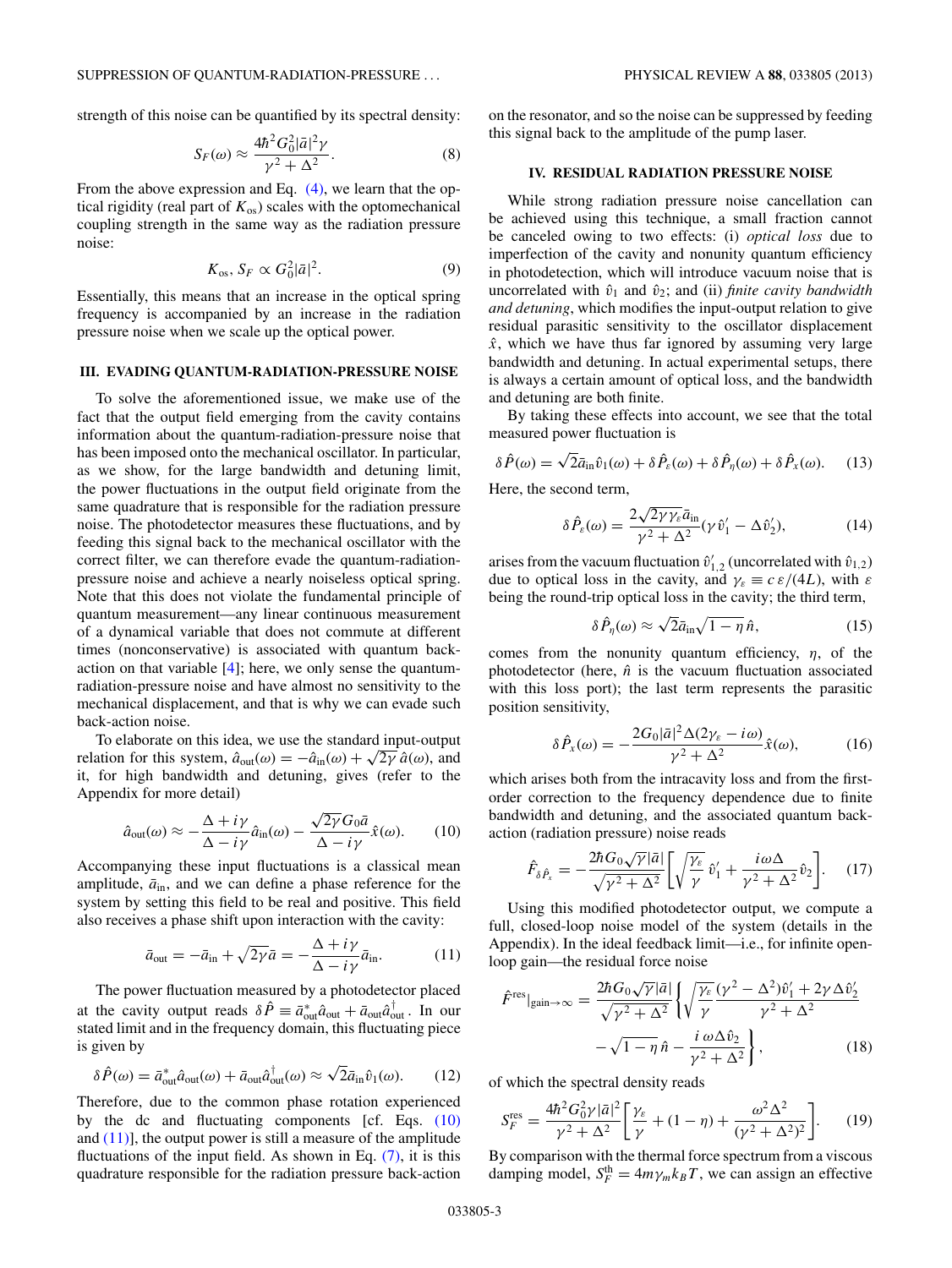TABLE I. A sample set of parameters. These values generate an optical spring with  $\omega_{\text{os}}/2\pi \approx 100 \text{ kHz}$  and  $Q_{\text{eff}} \approx 10^9$ . The laser powers  $P_B$  and  $P_R$  refer to the circulating powers, and *Q* refers to the quality of the bare mechanical system. For the specified geometry, the required finesses are of order  $\mathcal{F} \approx 10000$ , compatible with the optical quality of resonators in production today.

|       |                  | Parameter |                 |                 |                 |                 |        |                 |                 |       |  |
|-------|------------------|-----------|-----------------|-----------------|-----------------|-----------------|--------|-----------------|-----------------|-------|--|
|       | $\boldsymbol{m}$ | ∸         | $\omega_m/2\pi$ |                 | $\gamma_B/2\pi$ | $\Delta_B/2\pi$ | $P_B$  | $\gamma_R/2\pi$ | $\Delta_R/2\pi$ |       |  |
| Value | $250$ ng         | mm        | 100 Hz          | 10 <sup>6</sup> | 20 MHz          | $-20$ MHz       | 390 mW | 4 MHz           | 4 MHz           | 16 mW |  |

temperature to this residual force noise as

$$
T_{\rm eff}^{\rm res} \equiv \frac{S_F^{\rm res}}{4m\gamma_m k_B}.\tag{20}
$$

In order not to dominate, this residual temperature must be kept below the environmental temperature.

Another interesting result of this closed-loop analysis is that, again for an infinite loop gain, the effective mechanical susceptibility of the resonator becomes

$$
\chi_{\text{eff}}^{-1} \to \chi_{\text{eff}}^{-1} = -m\big[\omega^2 + i\gamma_m\omega - \big(\omega_m^2 + \omega_{\text{os}}^2\big)\big].\tag{21}
$$

Comparing this with Eq.  $(5)$ , we see that the damping contribution from the optical spring,  $\Gamma_{\text{os}}$ , is removed. Recall that, for an optical spring with a positive restoring force, we have negative damping,  $\Gamma_{\text{os}} < 0$  [cf. Eq. [\(4\)\]](#page-3-0), and it is for this reason that a second optical spring field is usually necessary to make the system stable—the double-optical-spring scheme [\[26\]](#page-11-0), discussed in the next section. In our case, if the loop gain is high enough (i.e., if  $G_{OL} \gg |\Gamma_{os}|/|\gamma_m|$ ), the negative damping will be removed due to the finite response to the mechanical displacement, indicated by Eq.  $(16)$ , and therefore the system can be stabilized by the positive internal damping of the mechanical system. A practical issue in implementing this is that the required gain could be high in certain applications, and a double optical spring can therefore be used to ease the requirement.

# **V. EXPERIMENTAL REALIZATION WITH A DOUBLE OPTICAL SPRING**

In the following, we detail a proposed experiment in which a mechanical oscillator with a bare resonance frequency of  $\omega_m/2\pi = 100$  Hz is optically stiffened to a new, optomechanical resonance of  $\omega_{\text{os}}/2\pi \approx 100$  kHz, leading to a commensurate increase in its effective *Q* factor. This parameter regime is chosen because—due to the low natural loss rate of the resonator—it highlights the long thermal decoherence time scales achievable with such a technique.

Despite the active stabilization effect discussed above, it may be impractical to use a single optical spring due to the very high feedback gains required.<sup>1</sup> Instead, we consider a

novel approach proposed in Ref. [\[26\]](#page-11-0) that uses a second optical spring field to create a passively stable system. The linear combination of two  $K_{\text{os}}$ 's, with one red detuned and the other blue, can be made to exhibit both positive restoring and damping, resulting in a passively stable spring. The sum of the contributions from both optical springs is

$$
K_{\text{os}}^{\text{tot}} \approx -im\omega \left[ \frac{\gamma_B \omega_{\text{os}_B}^2}{(\gamma_B^2 + \Delta_B^2)} - \frac{\gamma_R \omega_{\text{os}_R}^2}{(\gamma_R^2 + \Delta_R^2)} \right] + m\omega_{\text{os}_B}^2 - m\omega_{\text{os}_R}^2 \tag{22}
$$

where  $\gamma_B, \gamma_R$  and  $\Delta_B, \Delta_R$  are the cavity bandwidth and detuning as seen by the blue and red fields, respectively (note that  $\Delta_B$  < 0). For proper choice of these parameters as a function of the ratio  $|\omega_{\text{os}_{\text{B}}} / \omega_{\text{os}_{\text{A}}}| > 1$ , the expression in brackets can be made to vanish, and the effective resonator is stiffened without instability or excess damping.<sup>2</sup> Additionally, the effect of the feedback discussed above is to suppress the damping contribution from both springs, causing any mismatching of the damping cancellation to be further suppressed. In practice, it may not be trivial to set different bandwidths for two optical fields of macroscopically similar frequency. In this case (i.e.,  $\gamma_B = \gamma_R \equiv \gamma$ ), one can still cancel the imaginary terms by choosing the appropriate detunings. In particular, if  $|\omega_{\text{obs}}/\omega_{\text{os}}| = \kappa$ , cancellation is obtained for  $Δ<sup>2</sup><sub>B</sub> = (κ<sup>2</sup> – 1)γ<sup>2</sup> + κ<sup>2</sup>Δ<sup>2</sup><sub>R</sub>.$ 

A set of sample parameters is listed in Table I. Under these conditions, an oscillator with a resonant frequency of  $\omega_{\text{os}}/2\pi \approx 100$  kHz and an effective *Q* of 10<sup>9</sup> is formed.<sup>3</sup> Such a device can, in principle, be cooled to its ground state from an environmental temperature of  $T \approx 4800$  K (clearly, this should not be attempted, but it serves to illustrate what this technique implies in the context of quantum experiments)! From Eq. (20), we can also calculate the effective temperatures of the residual quantum-radiation-pressure noise from the two

<sup>&</sup>lt;sup>1</sup>In our example below, using a single optical spring would dictate optical damping  $\Gamma_{\text{os}}$  of the order of  $2\pi \times 1$  kHz. The mechanical damping is  $\gamma_m \approx 2\pi \times 10^{-4}$  Hz, and therefore the required gain at the optical spring frequency of 100 kHz is  $G_{OL}^{req} \approx 10^5$ . In practice, obtaining laser amplitude actuation bandwidths above ∼1 MHz is quite challenging, and so it would be difficult to implement a stable loop in this case.

<sup>&</sup>lt;sup>2</sup>Note that the expression need not vanish, but only be positive for the resultant resonator to be stable. Furthermore, any positive damping from the optical fields is cold and, therefore, does not contribute noise or degrade the signal-to-noise ratio. We specifically consider the case of zero additional damping, however, since it leads to an effective resonator whose *Q* is determined solely by the intrinsic damping of the bare mechanical system.

<sup>&</sup>lt;sup>3</sup>This  $Q_{\text{eff}}$  value is calculated assuming a viscous damping model; the mechanical damping,  $\gamma_m$ , is fixed, and so, since the optical spring adds no damping, the improvement is given by  $Q_{\text{eff}} = (\omega_{\text{os}}/\omega_m)Q$ . Several candidate mechanical resonators are predicted to be better approximated by a structural damping model, in which case the improvement in *Q* is potentially much greater.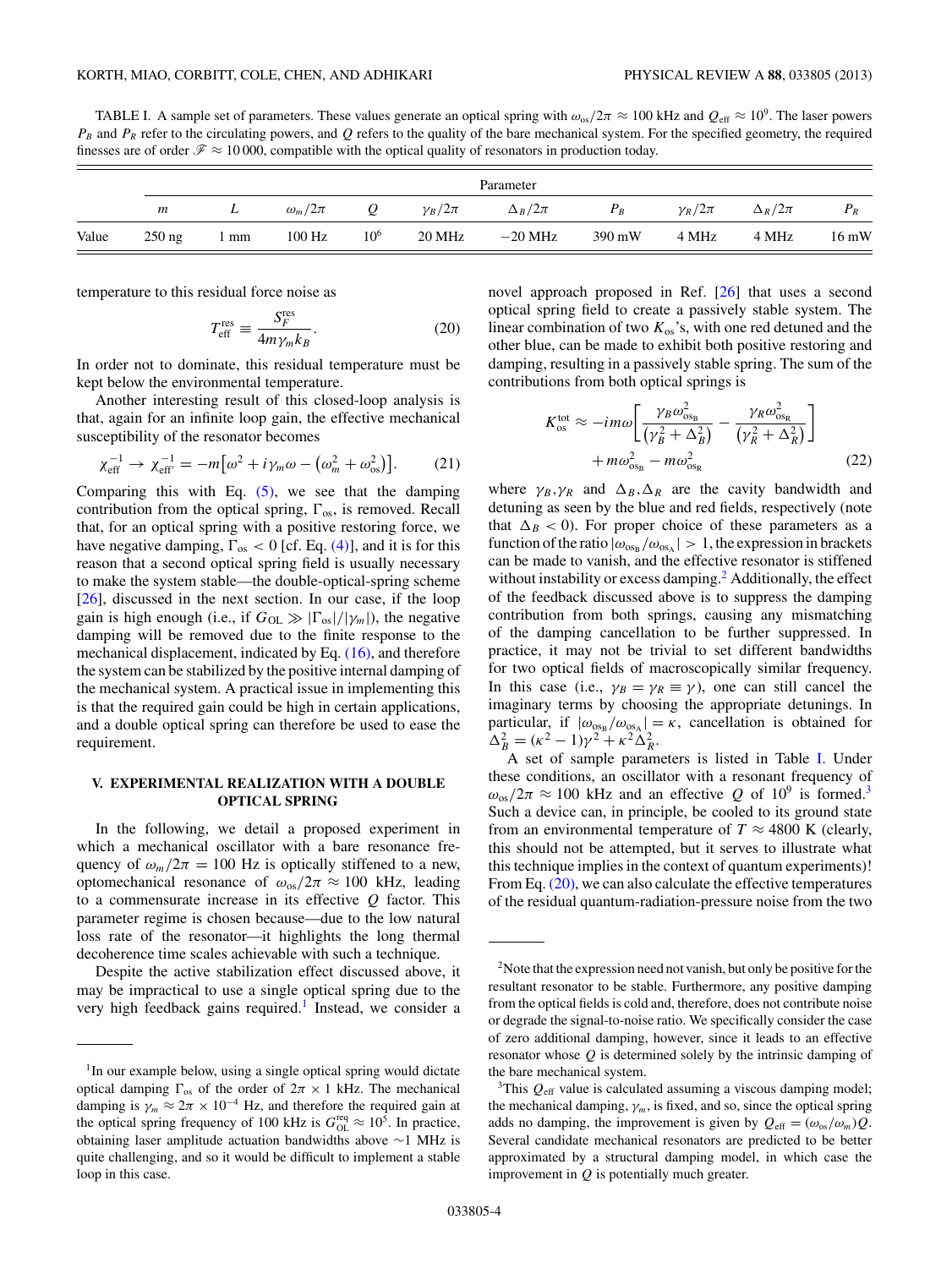optical spring fields as  $T_{\text{eff}}^{\text{res},\text{B}} = T_{\text{eff}}^{\text{res},\text{R}} \approx 23 \text{ mK}$ , in the lossless case, and  $T_{\text{eff}}^{\text{res}, \text{B}} \approx 84 \text{ K}$  and  $T_{\text{eff}}^{\text{res}, \text{R}} \approx 60 \text{ K}$  for realistic losses: 99% quantum efficiency [\[34\]](#page-11-0) and  $\varepsilon = 30$  ppm [\[35\]](#page-11-0). Even in the lossy case, the residual noise temperatures are considerably lower than most target environment temperatures.

# **VI. CONCLUSION**

We have proposed a method for creating a tunable effective mechanical resonator with an extremely high *Qf* product. In addition, these resonators can be made to operate in lower frequency bands than current ones of competitive quality, allowing for exceptionally long rethermalization time scales. While the use of optical dilution to mitigate thermal noise has been proposed and demonstrated in the past, we have considered a parameter regime in which the deleterious effects of quantum-radiation-pressure noise from strong optical spring fields can be all but eliminated, allowing for greatly unhindered dilution. We feel that the application of this technique holds great promise for any field requiring very-high-*Q* resonators, including, but not limited to, those of quantum optomechanics and sensitive force measurement.

# **ACKNOWLEDGMENTS**

The authors would like to thank Matt Evans and Sheila Dwyer for several illuminating discussions. We also gratefully acknowledge support from the National Science Foundation. Specifically, W.Z.K. and R.X.A. were supported by NSF Grant No. PHY-0757058; H.M. and Y.C. were supported by NSF Grant No. PHY-1068881 and CAREER Grant No. PHY-0956189; and T.C. was supported by NSF CAREER Grant No. PHY-1150531.

# **APPENDIX: DETAILED ANALYSIS OF THE SYSTEM**

In this Appendix, we show some additional details for the derivation of the formulas presented in thetext. We first consider the ideal case without optical loss and show the leading-order terms in the large bandwidth and detuning limit. Then, we show the effect of optical loss and next-order correction terms. Finally, we consider the implementation of feedback and the closed-loop response of the system, which is relevant to actual experimental realization. Our notation here is nearly identical to that in Ref. [\[36\]](#page-11-0).

#### **1. Ideal situation: No optical loss and leading-order terms**

In this section, we consider the ideal situation for a typical optomechanical device, which has been extensively covered in the literature [\[33,36–39\]](#page-11-0). We start with the standard Hamiltonian for the canonical optomechanical device, shown in the dashed box in Fig. [1:](#page-3-0)

$$
\hat{\mathcal{H}} = \frac{\hat{p}^2}{2m} + \frac{1}{2}m\omega_m^2 \hat{x}^2 + \hbar\omega_c \hat{a}^\dagger \hat{a} + \hbar G_0 \hat{x} \hat{a}^\dagger \hat{a} \n+ i\hbar\sqrt{2\gamma} [\hat{a}_{ext}(t)e^{-i\omega_0 t} \hat{a}^\dagger - \hat{a}_{ext}^\dagger(t)e^{i\omega_0 t} \hat{a}].
$$
\n(A1)

Here, the first two terms are the free Hamiltonian for the oscillator, with  $\omega_m$  being the mechanical frequency; the third term is the free Hamiltonian for the cavity mode ( $\omega_c$  is the cavity resonant frequency, and  $\hat{a}$  is its annihilation operator satisfying  $[\hat{a}, \hat{a}^{\dagger}] = 1$ ; the fourth term describes the interaction between the oscillator and the cavity mode, with  $G_0 = \omega_c/L$  being the coupling strength and *L* the cavity length; the remaining part is the coupling between the cavity mode and the external continuum  $\hat{a}_{ext}(t)$ , with coupling rate *γ* and  $[\hat{a}_{ext}(t), \hat{a}_{ext}^{\dagger}(t')] = \delta(t - t')$ , from which one can define the input operator  $\hat{a}_{in}$  (ingoing before interaction) and output operator  $\hat{a}_{out}$  (outgoing after interaction) through

$$
\hat{a}_{\text{in}} \equiv \hat{a}_{\text{ext}}(t_{-}), \quad \hat{a}_{\text{out}} \equiv \hat{a}_{\text{ext}}(t_{+}), \tag{A2}
$$

according to the standard input-output formalism [\[40\]](#page-11-0). In the Hamiltonian, we have ignored terms accounting for the dissipation mechanism of the mechanical oscillator coupling to its thermal environment. We later include their effects in the equation of motion for the oscillator.

#### *a. Linearized Hamiltonian*

In the experiment, the cavity mode is driven coherently by a laser with a high amplitude at frequency *ω*0. We can therefore study the linearized dynamics by perturbing around the steady state. In the rotating frame of the laser frequency  $\omega_0$ , the corresponding linearized Hamiltonian for the system reads

$$
\hat{\mathcal{H}} = \frac{\hat{p}^2}{2m} + \frac{1}{2}m\omega_m^2 \hat{x}^2 + \hbar\Delta \hat{a}^\dagger \hat{a} + \hbar G_0 \hat{x} (\bar{a}^* \hat{a} + \bar{a} \hat{a}^\dagger) + i\hbar\sqrt{2\gamma} [\hat{a}_{\text{ext}}(t)\hat{a}^\dagger - \hat{a}_{\text{ext}}^\dagger(t)\hat{a}].
$$
 (A3)

Here, the cavity detuning is the difference between the cavity resonant frequency and the laser frequency (i.e.,  $\Delta \equiv \omega_c$  −  $\omega_0$ ).  $\bar{a}$  is the steady-state amplitude of the cavity mode, and if we choose the phase reference such that the steady-state amplitude of the input field,  $\bar{a}_{in}$ , is real and positive, we have

$$
\bar{a} = \frac{\sqrt{2\gamma}}{\gamma + i\,\Delta} = \frac{\sqrt{2\gamma}}{\gamma + i\,\Delta} \sqrt{\frac{P_{\text{in}}}{\hbar \omega_0}},\tag{A4}
$$

where  $P_{\text{in}}$  is the input laser power. These operators in the above Hamiltonian should be viewed as perturbed parts of the original ones, and the quantum state they act on is also transformed correspondingly. For instance, the input state for  $\hat{a}_{in}$  is originally a coherent state (for an ideal laser), and now it is the vacuum state  $|0\rangle$  with

$$
\langle 0|\hat{a}_{\text{in}}(t)\hat{a}_{\text{in}}^{\dagger}(t')|0\rangle = \delta(t - t'). \tag{A5}
$$

#### *b. Equations of motion*

Given the above Hamiltonian, the cavity mode satisfies the Heisenberg equation of motion

$$
\dot{\hat{a}}(t) + (\gamma + i \Delta)\hat{a}(t) = -i G_0 \bar{a} \,\hat{x}(t) + \sqrt{2\gamma} \,\hat{a}_{\rm in}(t), \qquad (A6)
$$

and it is related to the cavity output  $\hat{a}_{\text{out}}$  by the standard inputoutput relation:

$$
\hat{a}_{\text{out}}(t) = -\hat{a}_{\text{in}}(t) + \sqrt{2\gamma} \,\hat{a}(t). \tag{A7}
$$

Similarly, we can read off the equation of motion for the oscillator:

$$
m[\ddot{\hat{x}}(t) + \gamma_m \dot{\hat{x}}(t) + \omega_m^2 \hat{x}(t)] = \hat{F}_{\text{rad}}(t) + \hat{F}_{\text{th}}(t). \tag{A8}
$$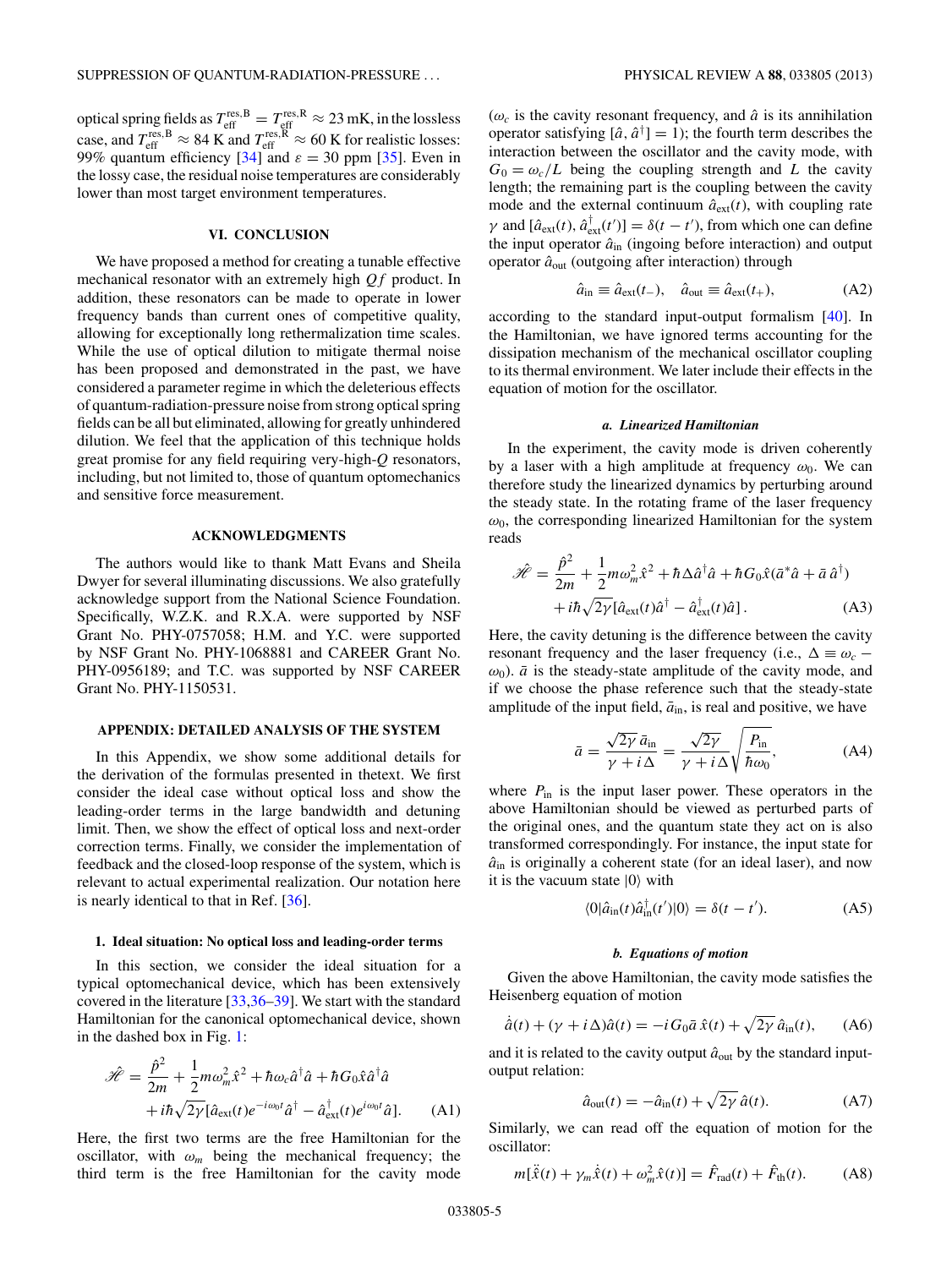<span id="page-7-0"></span>Here, we have defined the radiation pressure,

$$
\hat{F}_{\text{rad}}(t) \equiv -\hbar G_0 [\bar{a}^* \hat{a}(t) + \bar{a} \,\hat{a}^\dagger(t)]. \tag{A9}
$$

In addition, we have added the damping term  $m\gamma_m \dot{\hat{x}}(t)$  and the associated thermal fluctuation force  $\tilde{F}_{\text{th}}$  into the equation of motion, of which the correlation function is  $\langle \hat{F}_{\text{th}}(t) \hat{F}_{\text{th}}(t') \rangle =$  $4m\gamma_m k_B T \delta(t-t')$  in the high-temperature limit  $k_B T \gg \hbar \omega_m$ .

We note here that the equations of motion we have derived are formally identical to those in the classical case. The quantum noise can also be described quasiclassically using a Poisson statistical approach, however, we choose to use the quantum formalism for two reasons: (i) It dramatically simplifies the analysis in cases such as these with multiple loss channels; and (ii) despite the absence of explicitly nonclassical photonic states, the effects we describe here are fundamentally quantum mechanical in nature.

#### *c. Solution for the cavity mode*

The above linear equations of motion can be solved in the frequency domain. The solution for the cavity mode reads

$$
\hat{a}(\omega) = \frac{G_0 \bar{a} \,\hat{x}(\omega) + i \sqrt{2\gamma} \,\hat{a}_{\text{in}}(\omega)}{\omega - \Delta + i \gamma}.
$$
 (A10)

From this, we can obtain the expression for the radiation pressure:

$$
\hat{F}_{\text{rad}}(\omega) = -K_{\text{os}}(\omega)\hat{x}(\omega) + \hat{F}_{\text{noise}}(\omega). \tag{A11}
$$

We introduce the optical spring coefficient  $K_{\text{os}}$  as

$$
K_{\text{os}}(\omega) \equiv \frac{2\hbar G_0^2 |\bar{a}|^2 \Delta}{(\omega - \Delta + i\gamma)(\omega + \Delta + i\gamma)}
$$
(A12)

and the quantum-radiation-pressure noise term as

$$
\hat{F}_{\text{noise}}(\omega) \equiv \frac{2\hbar G_0 |\bar{a}| \sqrt{\gamma}}{\sqrt{\gamma^2 + \Delta^2}} \bigg[ \frac{(\gamma^2 + \Delta^2 - i \gamma \omega) \hat{v}_1 + i \Delta \omega \hat{v}_2}{(\omega - \Delta + i \gamma)(\omega + \Delta + i \gamma)} \bigg],\tag{A13}
$$

with  $\hat{v}_1 \equiv (\hat{a}_{in} + \hat{a}_{in}^{\dagger})/\sqrt{2}$  and  $\hat{v}_2 \equiv (\hat{a}_{in} - \hat{a}_{in}^{\dagger})/\sqrt{2}i$  being the vacuum fluctuation of the input amplitude and phase quadratures, respectively. The strength of the radiation pressure noise can be quantified by its power spectrum, which is defined through

$$
\langle 0|\hat{F}_{\text{noise}}^{\dagger}(\omega)\hat{F}_{\text{noise}}(\omega')|0\rangle_{\text{sym}} \equiv \pi \ S_F(\omega)\delta(\omega-\omega'), \quad \text{(A14)}
$$

where the subscript "sym" denotes for symmetrization and the spectrum is a single-sided one. Note that for the vacuum input state  $\langle 0 | \hat{v}_k^{\dagger}(\omega) \hat{v}_l(\omega') | 0 \rangle_{sym} = \pi \delta_{kl} \delta(\omega - \omega')$ , and therefore

$$
S_F(\omega) = \frac{4\hbar^2 G_0^2 |\bar{a}|^2 \gamma (\gamma^2 + \omega^2 + \Delta^2)}{[(\omega - \Delta)^2 + \gamma^2][( \omega + \Delta)^2 + \gamma^2]}.
$$
 (A15)

For the case of large bandwidth and detuning in which we are interested, the above radiation pressure noise can be approximated as (up to zeroth order of *ω*)

$$
\hat{F}_{\text{noise}}(\omega) \approx -\frac{2\hbar G_0 |\bar{a}| \sqrt{\gamma}}{\sqrt{\gamma^2 + \Delta^2}} \hat{v}_1(\omega) \propto \hat{v}_1(\omega). \tag{A16}
$$

This indicates that the quantum-radiation-pressure noise is mostly contributed by fluctuations in the amplitude quadrature of the input field. It can be directly measured at the cavity

output using a photodetector, as we see later; this is why we can evade such noise by feeding back with an appropriate linear filter, which is the central idea of this work.

#### *d. Solution for the mechanical oscillator*

Given the expression for the radiation pressure, we can write down the solution for the mechanical displacement  $\hat{x}$  as

$$
\hat{x}(\omega) = \frac{\hat{F}_{\text{noise}}(\omega) + \hat{F}_{\text{th}}(\omega)}{-m[\omega^2 - \omega_m^2 + i\gamma_m\omega] + K_{\text{os}}(\omega)}.
$$
 (A17)

As we can see, the mechanical susceptibility is modified into an effective one due to the optical spring effect. Since we are focusing on the case of large cavity bandwidth and detuning, the optical spring response  $K_{\text{os}}$  can be expanded as

$$
K_{\text{os}} \approx -\frac{2\hbar G_0^2 |\bar{a}|^2 \Delta}{\Delta^2 + \gamma^2} \left[ 1 + \frac{2i\gamma \omega}{\Delta^2 + \gamma^2} \right]
$$
  

$$
\equiv m\omega_{\text{os}}^2 - i m \Gamma_{\text{os}} \omega,
$$
 (A18)

where  $\omega_{\text{os}}$  is the optical spring frequency and  $\Gamma_{\text{os}}$  is the optical damping coefficient. We can then rewrite the mechanical displacement *x*ˆ as

$$
\hat{x}(\omega) = \chi_{\text{eff}}(\omega)[\hat{F}_{\text{noise}}(\omega) + \hat{F}_{\text{th}}(\omega)],\tag{A19}
$$

where the effective mechanical susceptibility  $\chi_{\text{eff}}$  is defined through

$$
\chi_{\text{eff}}^{-1}(\omega) \equiv -m\big[\omega^2 + i(\gamma_m + \Gamma_{\text{os}})\omega - (\omega_m^2 + \omega_{\text{os}}^2)\big]. \quad \text{(A20)}
$$

In the negative-detuning case  $\Delta < 0$ ,  $\omega_{\text{os}}$  is positive and real, and the damping  $\Gamma_{\text{os}}$  is negative; in the positive-detuning case  $\Delta > 0$ ,  $\omega_{\text{os}}$  is purely imaginary and the damping  $\Gamma_{\text{os}}$  is positive. In both cases, the mechanical system is potentially unstable, especially when the intrinsic damping  $\gamma_m$  is small as in our proposed parameter regime. By introducing an additional laser with a different detuning frequency, we can combine two optical springs and achieve both positive rigidity and damping—the so-called double optical spring. Such a scheme has been realized experimentally by Corbitt *et al.* [\[26\]](#page-11-0). We can therefore significantly upshift the mechanical resonant frequency while keeping the oscillator stable.

#### *e. Solution for the cavity output*

From the input-output relation, the cavity output is given by

$$
\hat{a}_{\text{out}}(\omega) = -\frac{\omega - \Delta - i\gamma}{\omega - \Delta + i\gamma} \hat{a}_{\text{in}}(\omega) + \frac{\sqrt{2\gamma} G_0 \bar{a}}{\omega - \Delta + i\gamma} \hat{x}(\omega). \quad (A21)
$$

In the limit of high bandwidth and detuning, we can approximate this as

$$
\hat{a}_{\text{out}}(\omega) = -\frac{\Delta + i\gamma}{\Delta - i\gamma} \hat{a}_{\text{in}}(\omega) - \frac{\sqrt{2\gamma} G_0 \bar{a}}{\Delta - i\gamma} \hat{x}(\omega). \tag{A22}
$$

Similarly, for the classical amplitude at dc, we have the inputoutput relation

$$
\bar{a}_{\text{out}} = -\frac{\Delta + i\gamma}{\Delta - i\gamma}\bar{a}_{\text{in}}.\tag{A23}
$$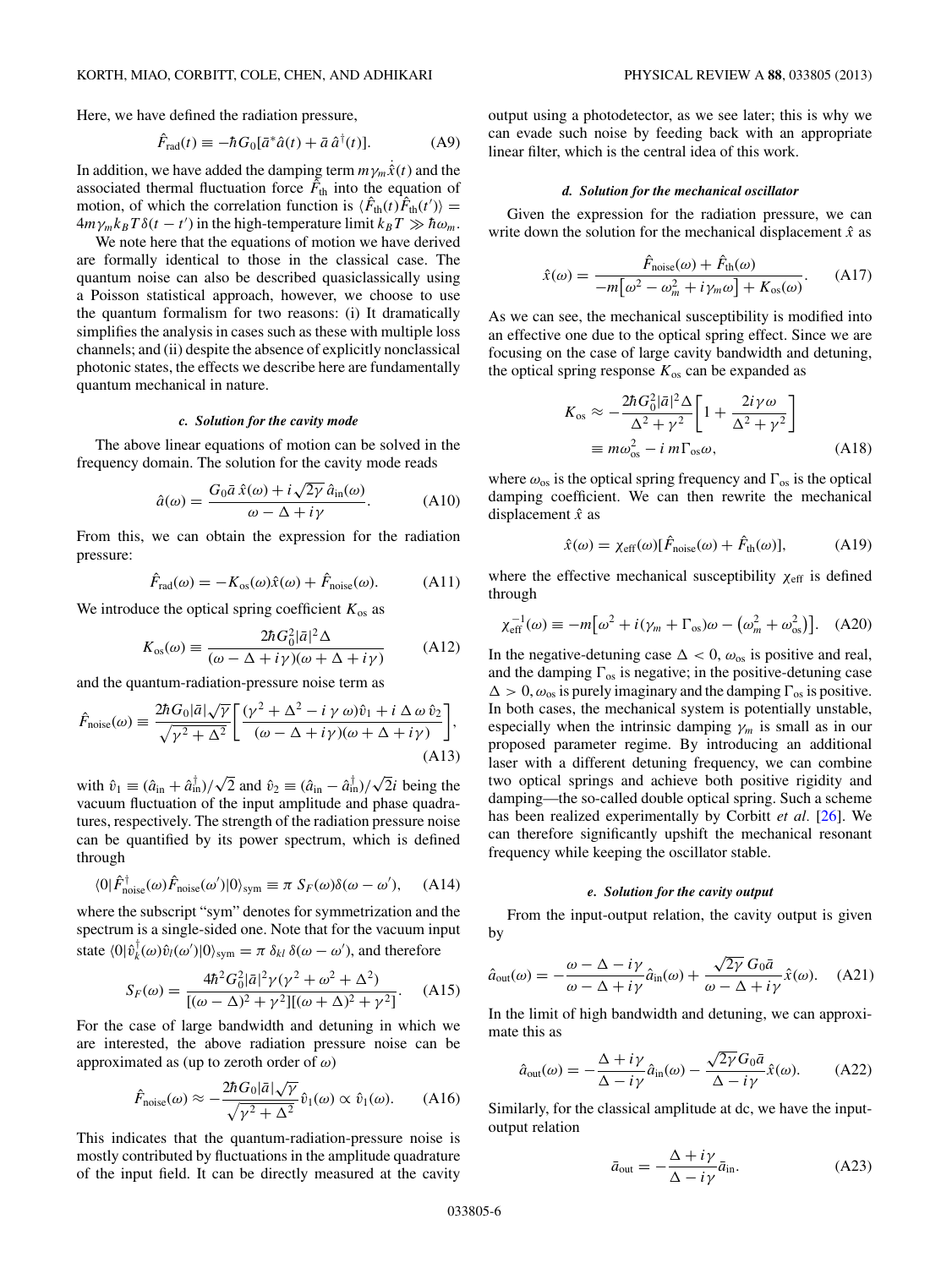<span id="page-8-0"></span>The photodetector measures the power of the cavity output field:

$$
\hat{P}_{\text{out}}(t) = |(\bar{a}_{\text{out}}^* + \hat{a}_{\text{out}}^\dagger)(\bar{a}_{\text{out}} + \hat{a}_{\text{out}})|
$$
\n
$$
= |\bar{a}_{\text{out}}|^2 + \delta \hat{P}(t) + \hat{a}_{\text{out}}^\dagger \hat{a}_{\text{out}}.
$$
\n(A24)

It contains the classical dc part  $|\bar{a}_{\text{out}}|^2$  and the leading-order time-varying component

$$
\delta \hat{P}(t) \equiv \bar{a}_{\text{out}}^* \hat{a}_{\text{out}} + \bar{a}_{\text{out}} \hat{a}_{\text{out}}^\dagger \tag{A25}
$$

that we are interested in, which, in the frequency domain, is given by

$$
\delta \hat{P}(\omega) = \bar{a}_{\text{out}}^* \hat{a}_{\text{out}}(\omega) + \bar{a}_{\text{out}} \hat{a}_{\text{out}}^\dagger(\omega) \approx \sqrt{2} \,\bar{a}_{\text{in}} \hat{v}_1(\omega). \tag{A26}
$$

This means that the photodetector mostly measures fluctuations in the amplitude quadrature of the input field, which is the main contributor to the quantum-radiation-pressure noise felt by the mechanical oscillator as shown by Eq. [\(A16\).](#page-7-0) Therefore, simply by feeding back the photodetector signal to the mechanical oscillator, we will be able to evade the quantum-radiation-pressure noise. The only limitation arises from the optical loss and the frequency dependence of the radiation pressure noise that we have ignored in Eq. [\(A16\)](#page-7-0) by assuming a large cavity bandwidth and detuning.

#### **2. Realistic situation: Optical loss and next-order corrections**

In this section, we analyze the effect of optical loss and also the next-order correction—frequency dependence of the radiation pressure noise as well as nonzero response to the mechanical displacement in the photocurrent—due to the finite cavity bandwidth. As mentioned in the text, the optical loss will decrease the noise cancellation efficiency by introducing vacuum fluctuations—which we denote  $\hat{a}'_{in}$ —that are uncorrelated with  $\hat{a}_{in}$ . In terms of the equation of motion for the cavity mode, we have

$$
\dot{\hat{a}} + (\gamma_{\text{tot}} + i\,\Delta)\hat{a} = -i\,G_0\bar{a}\hat{x} + \sqrt{2\gamma}\,\hat{a}_{\text{in}} + \sqrt{2\gamma_{\varepsilon}}\,\hat{a}'_{\text{in}},\quad\text{(A27)}
$$

where  $\bar{a}$  is modified into

$$
\bar{a} = \frac{\sqrt{2\gamma} \,\bar{a}_{\rm in}}{\gamma_{\rm tot} + i\,\Delta} \tag{A28}
$$

and we have introduced

$$
\gamma_{\text{tot}} \equiv \gamma + \gamma_{\varepsilon} = \gamma + c \,\varepsilon/(4L), \tag{A29}
$$

where  $\varepsilon$  is the round-trip power loss factor in the cavity.

# *a. Modification of the radiation pressure*

Correspondingly, this will modify the radiation pressure  $[cf. Eq. (A11)],$  $[cf. Eq. (A11)],$  $[cf. Eq. (A11)],$ 

$$
\hat{F}_{\text{rad}}(\omega) = -K_{\text{os}}(\omega)\hat{x}(\omega) + \hat{F}_{\text{noise}}(\omega),\tag{A30}
$$

where

$$
K_{\text{os}} = \frac{2\hbar G_0^2 |\bar{a}|^2 \Delta}{(\omega - \Delta + i\gamma_{\text{tot}})(\omega + \Delta + i\gamma_{\text{tot}})} \tag{A31}
$$

and

$$
\hat{F}_{\text{noise}} = \frac{2\hbar G_0 \sqrt{\gamma} |\bar{a}|}{\sqrt{\gamma_{\text{tot}}^2 + \Delta^2}} \left\{ \frac{(\gamma_{\text{tot}}^2 + \Delta^2 - i \gamma_{\text{tot}} \omega) \hat{v}_1 + i \Delta \omega \hat{v}_2}{(\omega - \Delta + i \gamma_{\text{tot}})(\omega + \Delta + i \gamma_{\text{tot}})} + \sqrt{\frac{\gamma_{\varepsilon}}{\gamma} \left(\gamma_{\text{tot}}^2 + \Delta^2 - i \gamma_{\text{tot}} \omega\right) \hat{v}_1' + i \Delta \omega \hat{v}_2'}{(\omega - \Delta + i \gamma_{\text{tot}})(\omega + \Delta + i \gamma_{\text{tot}})} \right\},\tag{A32}
$$

where  $\hat{v}'_1 \equiv (\hat{a}'_{in} + \hat{a}'_{in})/\sqrt{2}$  and  $\hat{v}'_2 \equiv (\hat{a}'_{in} - \hat{a}'_{in})/(\sqrt{2}i)$ .

Again, for large bandwidth and detuning, and keeping up to the next-order correction—leading order of *ε* and *ω*—we obtain

$$
K_{\text{os}} = -\frac{2\hbar G_0^2 |\bar{a}|^2 \Delta}{\Delta^2 + \gamma^2} \left[ 1 - \frac{4\gamma \gamma_{\varepsilon}}{\gamma^2 + \Delta^2} + \frac{2i\gamma \omega}{\gamma^2 + \Delta^2} \right] \tag{A33}
$$

and

$$
\hat{F}_{\text{noise}} = -\frac{2\hbar G_0 \sqrt{\gamma} |\bar{a}|}{\sqrt{\gamma^2 + \Delta^2}} \left[ \hat{v}_1 + \frac{i\omega \Delta}{\gamma^2 + \Delta^2} \hat{v}_2 + \sqrt{\frac{\gamma_{\varepsilon}}{\gamma}} \hat{v}_1' \right].
$$
\n(A34)

#### *b. Modification of the input-output relation*

Similarly, the input-output relation is also modified into

$$
\hat{a}_{\text{out}} = -\frac{\omega - \Delta - i(\gamma - \gamma_{\varepsilon})}{\omega - \Delta + i\gamma_{\text{tot}}} \hat{a}_{\text{in}} + \frac{2i\sqrt{\gamma\gamma_{\varepsilon}}}{\omega - \Delta + i\gamma_{\text{tot}}} \hat{a}'_{\text{in}} + \frac{\sqrt{2\gamma} G_0 \bar{a}}{\omega - \Delta + i\gamma_{\text{tot}}} \hat{x}.
$$
\n(A35)

# *c. Modification of the photocurrent output*

The exact expression for the ac part of the photocurrent output  $\delta \hat{P}(\omega)$  is quite complicated; however, in our stated limit, we have

$$
\delta I(\omega) \equiv \sqrt{2}\bar{a}_{\rm in}\hat{v}_1(\omega) + \delta \hat{P}_{\varepsilon}(\omega) + \delta \hat{P}_{\eta}(\omega) + \delta \hat{P}_{\chi}(\omega), \quad (A36)
$$

where the term  $\delta \hat{P}_{\varepsilon}$  contains the vacuum fluctuations  $\hat{v}_{1,2}$  that are associated with optical loss:

$$
\delta \hat{P}_{\varepsilon}(\omega) = \frac{2\sqrt{2\gamma\gamma_{\varepsilon}}\bar{a}_{\text{in}}}{\gamma^2 + \Delta^2} (\gamma \hat{v}_{1}^{\prime} - \Delta \hat{v}_{2}^{\prime}). \tag{A37}
$$

The additional noise term  $\delta \hat{P}_{\eta}$ , due to the nonunity quantum inefficiency *η* of the photodetector (keeping to the first order of small  $1 - \eta$ ), is

$$
\delta \hat{P}_{\eta}(\omega) \approx \sqrt{2}\bar{a}_{\rm in}\sqrt{1-\eta}\,\hat{n},\tag{A38}
$$

and the term  $\delta \hat{P}_x$  depends on the mechanical displacement:

$$
\delta \hat{P}_x(\omega) = -\frac{2G_0|\bar{a}|^2 \Delta(2\gamma_{\varepsilon} - i\omega)}{\gamma^2 + \Delta^2} \hat{x}(\omega). \tag{A39}
$$

Therefore, not only is there excess noise from the vacuum fluctuations introduced by the optical loss and nonunity quantum efficiency, but also there is a parasitic sensitivity to mechanical displacement, which is actually associated with the excess radiation pressure [cf. Eq. (A34)], compared with the ideal case [cf. Eq.  $(A16)$ ].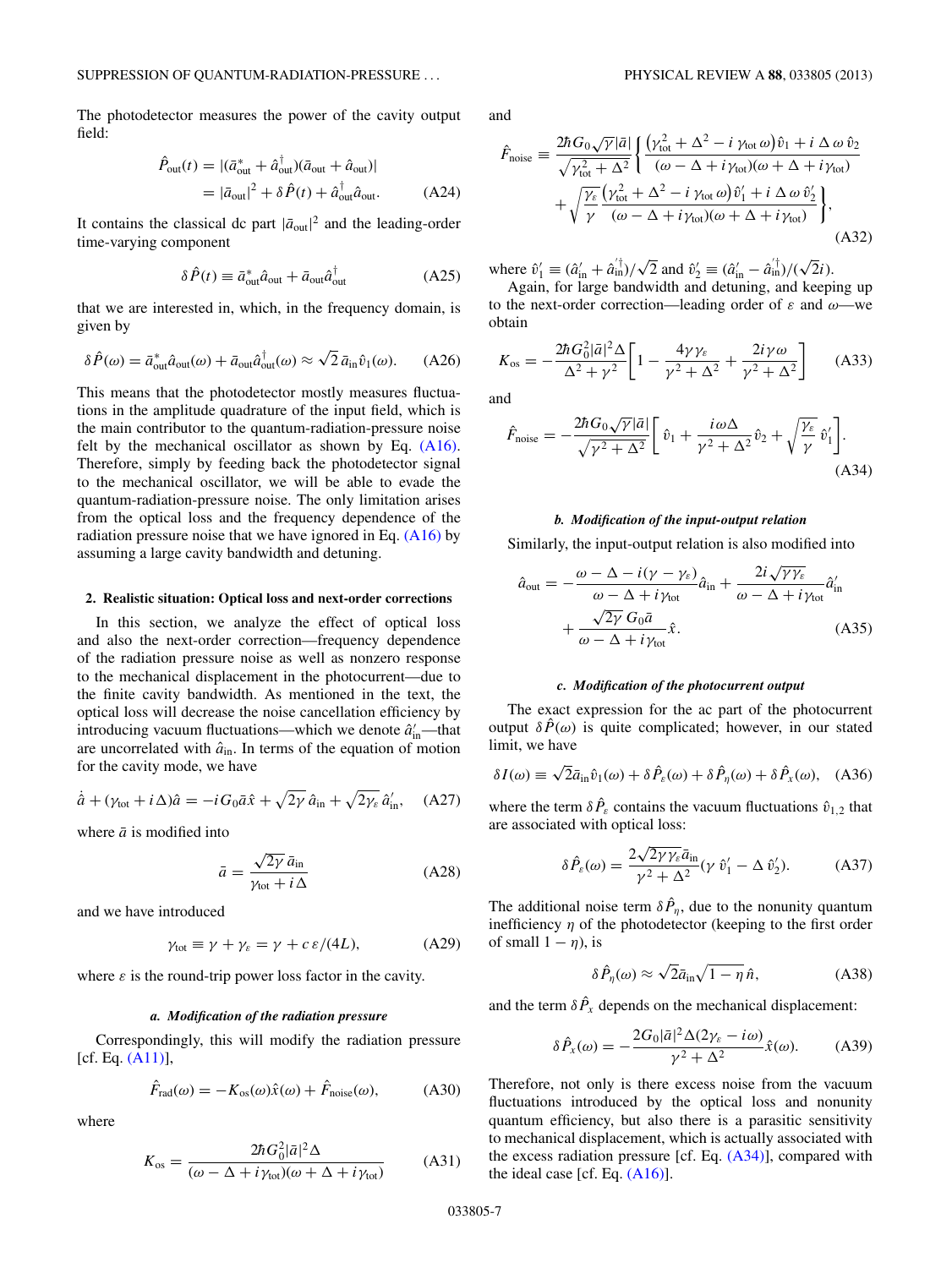

FIG. 2. (Color online) Graphical representation of the feedback model described in the text. The effects of the optical spring and the active external feedback are shown explicitly, while the (static) resonance of the classical field  $\bar{a}$  is not. Using the input-output relations, the input fields at the left are split into the prompt reflections and the portions that enter the cavity. Then the leakage fields are summed with the prompt reflections to give the output. The feedback kernel is  $H = -K_c(\delta \hat{P}/\sqrt{2}\bar{a}_{\rm in})$ . Note that double-headed arrows correspond to the setting of a parameter block, while single-headed arrows denote signal transmission as usual.

## **3. Feedback and closed-loop response**

The radiation pressure noise can be removed either by feedforward (i.e., the photocurrent output is fed forward to the mechanical oscillator as a force) or by feedback (i.e., the photocurrent output is fed back to the input field via an amplitude modulator). Here, we consider the implementation of the feedback scheme. Not only is it more robust against uncertainty in the model transfer functions, but also, as we show, it can remove the negative damping in the optical spring and stabilize the mechanical oscillator, allowing, in principle, for a stable *single* optical spring.

According to the diagram shown in Fig. 2, the photocurrent output is fed back to an amplitude modulator, which modulates the amplitude quadrature of the input field. The set of equations for relevant quantities describe such a feedback scheme as follows, keeping up to the leading order of *ε* and *ω*:

$$
\hat{x} = \chi_{\rm eff}(\hat{F}_{\rm noise} + \hat{F}_{\rm th}),\tag{A40}
$$

$$
\hat{F}_{\text{noise}} = -\frac{2\hbar G_0 \sqrt{\gamma} |\bar{a}|}{\sqrt{\gamma^2 + \Delta^2}} \left[ \hat{v}_1^{\text{loop}} + \frac{i\omega \Delta}{\gamma^2 + \Delta^2} \hat{v}_2 + \sqrt{\frac{\gamma_{\varepsilon}}{\gamma}} \hat{v}_1' \right],\tag{A41}
$$

$$
\delta \hat{P} = \sqrt{2}\bar{a}_{\rm in} \hat{v}_1^{\rm loop} + \delta \hat{P}_\varepsilon + \delta \hat{P}_\eta + \delta \hat{P}_x, \tag{A42}
$$

$$
\hat{v}_1^{\text{loop}} = \hat{v}_1 - K_c(\delta \hat{P}/\sqrt{2}\bar{a}_{\text{in}}). \tag{A43}
$$

Here  $\hat{v}_1^{\text{loop}}$  is the in-loop amplitude quadrature after the amplitude modulator;  $K_c$  is the feedback kernel function, and we intentionally leave out the factor  $\sqrt{2} \bar{a}_{in}$  to simplify the equations.

We are interested in the motion of the mechanical oscillator when the feedback is turned on. Solving the above equations leads to

$$
\hat{x} = \chi_{\text{eff}'}(\hat{F}_{\text{noise}'} + \hat{F}_{\text{th}}),\tag{A44}
$$

where

$$
\chi_{\text{eff'}}^{-1} = \chi_{\text{eff}}^{-1} - \frac{4\hbar G_0^2 |\bar{a}|^2 \gamma \Delta (2\gamma_{\varepsilon} - i\omega)}{(\gamma^2 + \Delta^2)^2} \frac{K_c}{1 + K_c} \quad (A45)
$$

and

$$
\hat{F}_{\text{noise'}} = -\frac{2\hbar G_0 \sqrt{\gamma} |\bar{a}|}{\sqrt{\gamma^2 + \Delta^2}} \left[ \frac{1}{1 + K_c} \hat{v}_1 \right] \n- \sqrt{\frac{\gamma_{\varepsilon}}{\gamma} \left( \frac{K_c - 1}{K_c + 1} \gamma^2 - \Delta^2 \right) \hat{v}'_1 + \frac{2 \sqrt{\gamma_{\varepsilon}} \gamma \Delta K_c}{K_c + 1} \hat{v}'_2 \n- \frac{K_c}{1 + K_c} \sqrt{1 - \eta} \hat{n} + \frac{i \omega \Delta}{\gamma^2 + \Delta^2} \hat{v}_2 \right].
$$
\n(A46)

# *a. Ideal feedback limit*

If we make  $K_c \rightarrow \infty$ , namely, in the ideal feedback limit, we have

$$
\chi_{\text{eff}}^{-1}|_{K_c \to \infty} = \chi_{\text{eff}}^{-1} - \frac{4\hbar G_0^2 |\bar{a}|^2 \gamma \Delta(2\gamma_{\varepsilon} - i\omega)}{(\gamma^2 + \Delta^2)^2}
$$
  
=  $\chi_0^{-1} + K_{\text{os}} - \frac{4\hbar G_0^2 |\bar{a}|^2 \gamma \Delta(2\gamma_{\varepsilon} - i\omega)}{(\gamma^2 + \Delta^2)^2}$   
=  $-m[\omega^2 + i\gamma_m \omega - (\omega_m^2 + \omega_{\text{os}}^2)],$  (A47)

where we have plugged in the expression for  $\chi_{\text{eff}}$  [cf. Eq.  $(A20)$ ] and  $K_{os}$  [cf. Eq.  $(A33)$ ]. Interestingly, the original negative damping  $\Gamma_{\text{os}}$  in  $K_{\text{os}}$  associated with the positive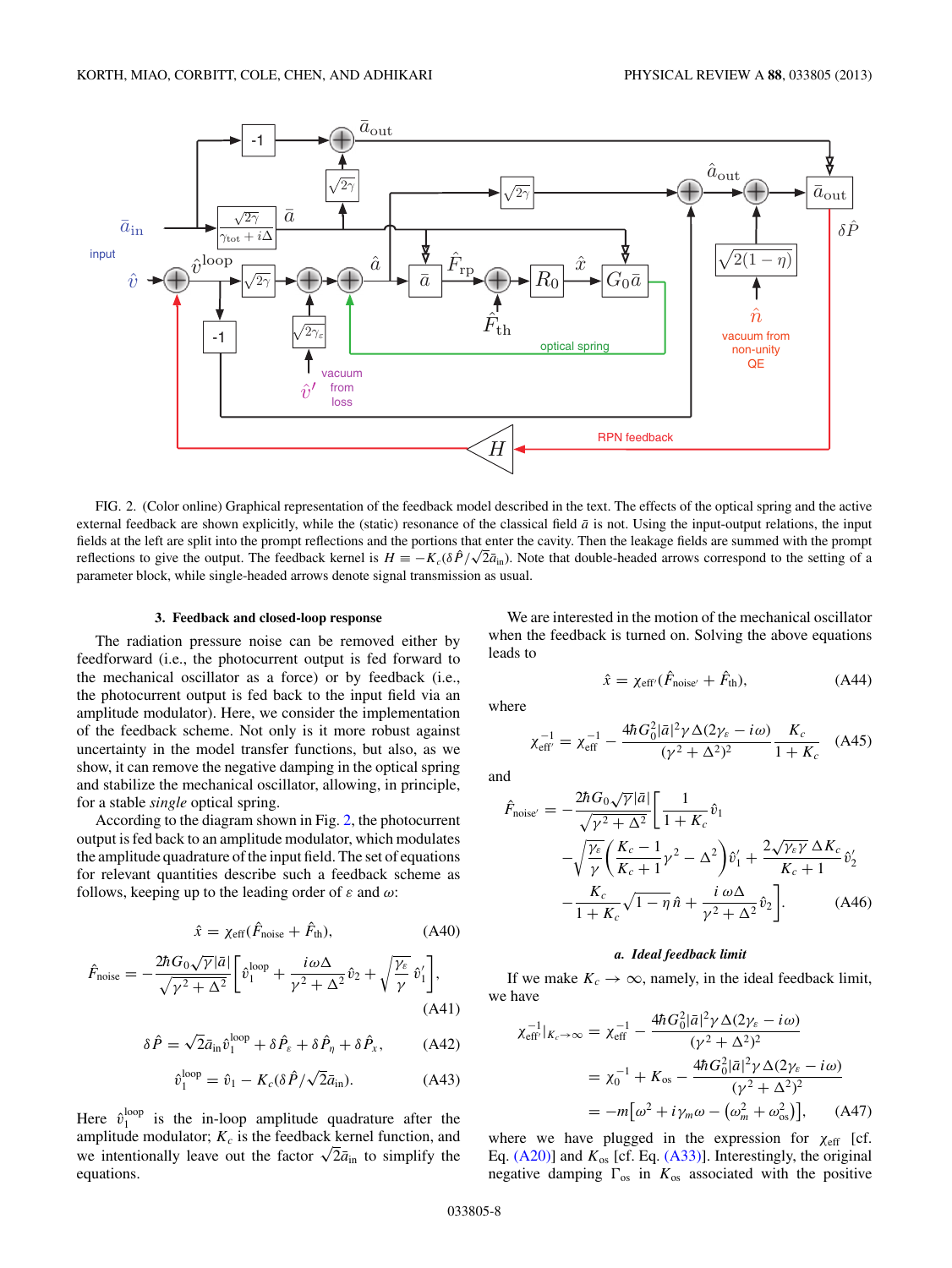<span id="page-10-0"></span>rigidity is canceled out, and the mechanical oscillator is stabilized. Therefore, using this feedback scheme, the resultant oscillator is stable with a shifted resonant frequency:

$$
\omega_m^{\text{new}} = \sqrt{\omega_m^2 + \omega_{\text{os}}^2}.
$$
 (A48)

Now, we quantify the residual radiation pressure noise on the mechanical oscillator. We have

$$
\hat{F}_{\text{noise}}'|_{K_c \to \infty} = \frac{2\hbar G_0 \sqrt{\gamma} |\bar{a}|}{\sqrt{\gamma^2 + \Delta^2}} \left\{ \sqrt{\frac{\gamma_{\varepsilon}}{\gamma}} \frac{(\gamma^2 - \Delta^2) \hat{v}_1' + 2\gamma \Delta \hat{v}_2'}{\gamma^2 + \Delta^2} - \sqrt{1 - \eta} \hat{n} - \frac{i \omega \Delta \hat{v}_1}{\gamma^2 + \Delta^2} \right\}.
$$
\n(A49)

The corresponding spectral density reads

$$
S_F^{\text{res}} = \frac{4\hbar^2 G_0^2 \gamma |\bar{a}|^2}{\gamma^2 + \Delta^2} \left[ \frac{\gamma_{\varepsilon}}{\gamma} + 1 - \eta + \frac{\omega^2 \Delta^2}{(\gamma^2 + \Delta^2)^2} \right]. \tag{A50}
$$

The first term accounts for the effect of the optical loss, the second accounts for nonunity quantum efficiency of the photodetector, and the third term accounts for a finite cavity bandwidth.

#### **4. Proposed experimental setup**

While the technique described in this paper is quite general, a possible experimental layout is shown in Fig. 3. A laser's frequency is stabilized to the optical spring cavity length using the Pound-Drever-Hall (PDH) [\[41\]](#page-11-0) locking technique. The laser is then detuned from the resonance by injecting an offset into the error point of the control loop. A second beam is picked off from the main laser and upshifted in frequency by an acousto-optic modulator (AOM). Once the detuning is set properly for both beams, the input power is ramped until the optical spring reaches the desired strength. At this point, the PDH frequency feedback to the laser can be disengaged, and—provided the mechanical and laser frequency stability are sufficiently high—the resonator is trapped in a passively stable potential by the optical spring forces.

Finally, the radiation pressure noise feedback described above is engaged, with the primary beam's signal fed back to the laser amplitude and the secondary's signal to the AOM drive amplitude. The electro-optic modulator (EOM), which imparts the phase modulation sidebands necessary for PDH lock, is also disengaged so as not to couple extra uncorrelated vacuum noise into the readout. In this operational



FIG. 3. (Color online) Proposed experimental setup. A laser beam is split and one path is upshifted in frequency, allowing for independent control of the detuning of each field. Each beam's intensity can also be controlled by feeding back to the laser or the modulator, and these channels are used for radiation pressure (RP) noise feedback. A Pound-Drever-Hall (PDH) locking scheme is used to set the operating point before strengthening the stable optical spring.

configuration, the quantum-radiation-pressure noise is very strongly suppressed, limited only by the parasitic loss and finite-bandwidth effects detailed above. Classical laser amplitude noise—which is indistinguishable from its quantum counterpart here—is also suppressed by the loop.

The only remaining potential issues are laser frequency stability and drift of the mechanical system, which can drive the optical spring fields away from their optimal detunings. The former can be avoided using prestabilization (e.g., by locking the laser to an external frequency reference). The latter is not as simple to avoid and will depend on the mechanical system in question. If necessary, a very weak PDH lock can be maintained using a low-frequency servo to ensure dc stability of the operating point. In this case, it may be possible to use weak enough control sideband fields that the RPN readout is still limited by the finite losses and bandwidth.

- [1] T. J. Kippenberg and K. J. Vahala, Science **321**[, 1172 \(2008\).](http://dx.doi.org/10.1126/science.1156032)
- [2] F. Marquardt and S. M. Girvin, Physics **2**[, 40 \(2009\).](http://dx.doi.org/10.1103/Physics.2.40)
- [3] M. Aspelmeyer, P. Meystre, and K. Schwab, [Phys. Today](http://dx.doi.org/10.1063/PT.3.1640) **65**, 29 [\(2012\).](http://dx.doi.org/10.1063/PT.3.1640)
- [4] V. B. Braginsky and F. Y. Khalili, *Quantum Measurement* (Cambridge University Press, Cambridge, 1992).
- [5] B. P. Abbott, R. Abbott, R. Adhikari, P. Ajith, B. Allen, G. Allen, R. S. Amin, S. B. Anderson, W. G. Anderson, M. A. Arain *et al.*, [Rep. Prog. Phys.](http://dx.doi.org/10.1088/0034-4885/72/7/076901) **72**, 076901 (2009).
- [6] J. D. Teufel, T. Donner, D. Li, J. W. Harlow, M. S. Allman, K. Cicak, A. J. Sirois, J. D. Whittaker, K. W. Lehnert, and R. W. Simmonds, Nature **475**[, 359 \(2011\).](http://dx.doi.org/10.1038/nature10261)
- [7] A. D. O'Connell, Nature **464**[, 697 \(2010\).](http://dx.doi.org/10.1038/nature08967)
- [8] J. Chan, T. P. M. Alegre, A. H. Safavi-Naeini, J. T. Hill, A. Krause, S. Groblacher, M. Aspelmeyer, and O. Painter, [Nature](http://dx.doi.org/10.1038/nature10461) **478**[, 89 \(2011\).](http://dx.doi.org/10.1038/nature10461)
- [9] S. Weis, R. Rivière, S. Deléglise, E. Gavartin, O. Arcizet, A. Schliesser, and T. J. Kippenberg, Science **330**[, 1520 \(2010\).](http://dx.doi.org/10.1126/science.1195596)
- [10] A. H. Safavi-Naeini, T. P. M. Alegre, J. Chan, M. Eichenfield, M. Winger, Q. Lin, J. T. Hill, D. E. Chang, and O. Painter, [Nature](http://dx.doi.org/10.1038/nature09933) **472**[, 69 \(2011\).](http://dx.doi.org/10.1038/nature09933)
- [11] K.-J. Boller, A. Imamoglu, and S. E. Harris, [Phys. Rev. Lett.](http://dx.doi.org/10.1103/PhysRevLett.66.2593) **66**, [2593 \(1991\).](http://dx.doi.org/10.1103/PhysRevLett.66.2593)
- [12] S. E. Harris, [Phys. Today](http://dx.doi.org/10.1063/1.881806) **50**, 36 (1997).